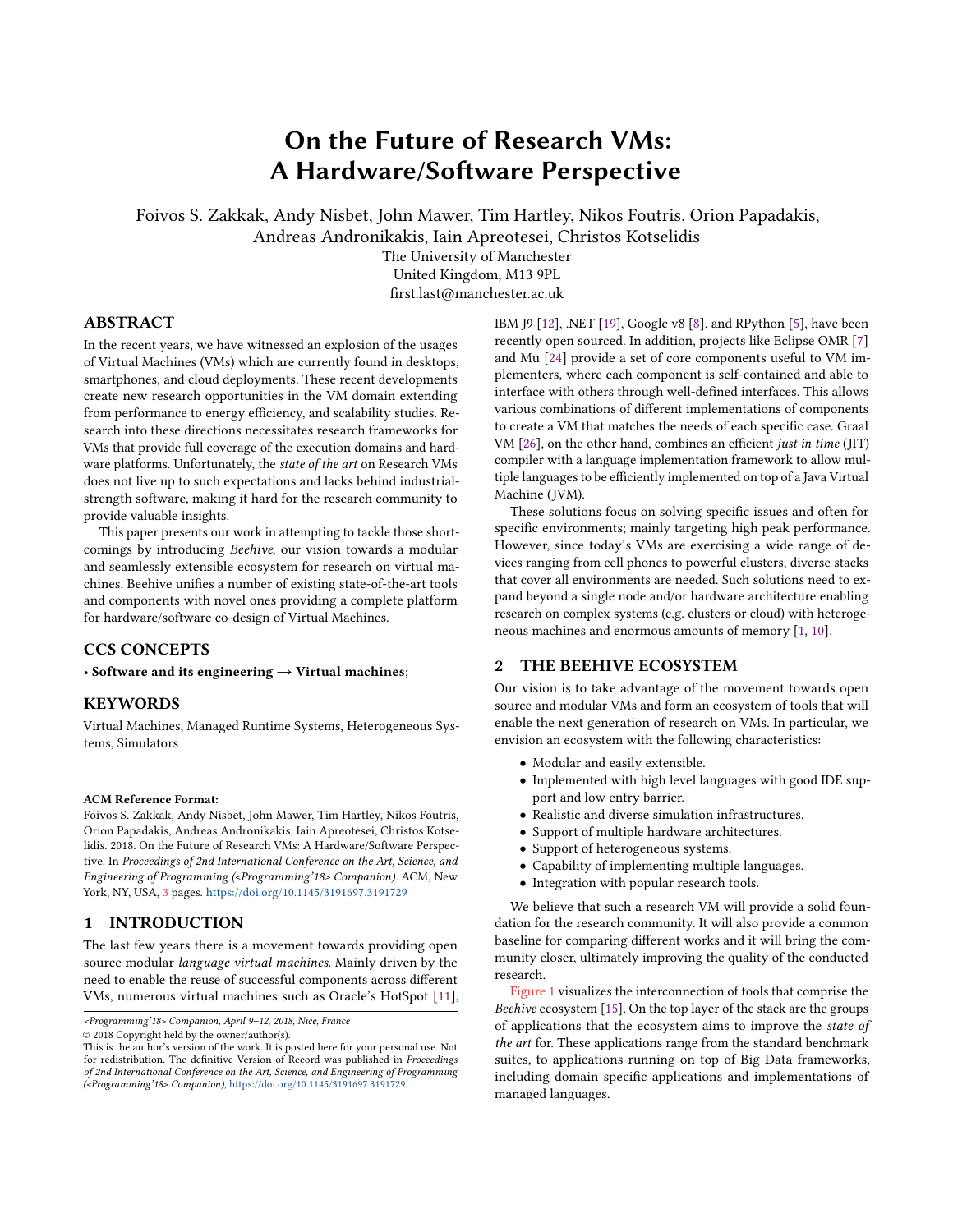<Programming'18> Companion, April 9–12, 2018, Nice, France F.S. Zakkak et al.

The runtime layer (second from top) incorporates all the runtime mechanisms necessary to execute a managed language. This layer unifies, under the same compilers and runtimes, high-quality polyglot production and research VMs. It will feature two VMs, Maxine and OpenJDK HotSpot, that share a common optimizing compiler, Graal, and the Truffle runtime framework. OpenJDK HotSpot represents the production VMs, while MaxineVM [\[25\]](#page-2-12) is a meta-circular research VM. MaxineVM will ultimately be compatible with the Java Virtual Machine Compiler Interface (JVMCI), and the JikesRVM's Memory Management Toolkit (MMTk) [\[4\]](#page-2-13), combining two powerful interfaces that will enable experimentation with different compilers and garbage collectors. The runtime layer will also include in-house software components and mechanisms [\[2,](#page-2-14) [13\]](#page-2-15) that enable the acceleration of applications on specialized hardware, like SIMD hardware extensions, GPUs, FPGAs, etc. In order to support multiple ISAs, MaxineVM and its compilers are being ported to different architectures. Currently, Beehive executes on x86 and ARMv7 architectures while ongoing work extends the support for AArch64 and RISC-V via the CrossISA toolkit [\[14\]](#page-2-16).

The layer below the runtime layer consists of the Operating System, the Services and Drivers, and the Virtualization components. The services and drivers component integrates a number of binary instrumentation tools to enable research and rapid prototyping of novel micro-architectures and ISA extensions [\[9,](#page-2-17) [17\]](#page-2-18). These tools will allow for code injection, binary translation and instrumentation, ISA extensions, and others.

Beehive integrates a variety of simulators providing trade-off selections between simulation speed (i.e. functional), simulation accuracy (i.e. cycle-accurate), and engineering efforts required to modify or implement new hardware timing models (i.e. software or hardware simulators). Therefore, Beehive integrates a software-based

<span id="page-1-0"></span>

#### **Full System Co-design**

Figure 1: The Beehive ecosystem

full-system, a software-based user-level, and a hardware-based userlevel simulator; namely Gem5, ZSim, and APTSim respectively.

Gem5 [\[3\]](#page-2-19) is a software-based full-system simulation framework capable of modeling numerous hardware architectures. Beehive augments Gem5 with an interface that allows it to integrate with a variety of other simulators, such as McPAT [\[16\]](#page-2-20) (power), HotSpot [\[23\]](#page-2-21) (thermal), Voltspot [\[28\]](#page-2-22) (power), and NVSim [\[6\]](#page-2-23) (circuit-level). In addition, Beehive also incorporates machine-learning and dataanalytics techniques in the Gem5 simulation framework enabling detailed analysis of the output results. Finally, Beehive augments Gem5 with a fault injection framework for reliability studies that is flexible, generic/portable, supports multi-cores, and allows for reproducible experiments.

ZSim [\[22\]](#page-2-24) combines simulation accuracy with fast simulation times on x86 (about 10 MIPS in our experiments) and allows the execution of arbitrary managed workloads via lightweight userlevel virtualization. MaxSim $^1$  $^1$  [\[20\]](#page-2-25) is a software-based simulation platform for x86\_64 built on the Beehive ecosystem using the ZSim simulator. MaxSim can perform fast and accurate simulation of managed runtime workloads running on top of the Maxine VM and its capabilities include: 1) low-intrusive microarchitectural profiling via pointer tagging on x86-64 platforms, 2) modeling of hardware extensions related, but not limited to, tagged pointers, and 3) modeling of complex software changes via address-space morphing. Rodchenko et al. [\[21\]](#page-2-26) use MaxSim to demonstrate that hardware software co-designed pointer tagging based optimizations can be used to eliminate the type information pointer from an object's storage.

APTSim [\[18\]](#page-2-27) is a hardware-based simulator for ARM $^2$  $^2$  architectures, implemented on Xilinx Zynq platforms [\[27\]](#page-2-28). Beehive through APTSim can directly interface unmodified application executables with FPGA hardware intellectual property (IP) and thus accelerate simulation. In APTSim functional simulation occurs natively on the ARM cores, and cycle-based timing is performed using FPGA hardware models of the memory system hierarchy and the CPU micro-architecture. The functional simulation, or an external tool must produce a trace of address loads/stores, and any program counter (PC) changes that are consumed by the FPGA timing models. In Beehive we achieve this through MaxineVM's optimizing compiler that instruments the application during JIT compilation.

Combining the above, the Beehive ecosystem will allow for full system co-design and exploration leading research towards improved performance, energy efficiency, and resiliency. The Beehive ecosystem is an ongoing project and its components are gradually being open-sourced at [https://github.com/beehive-lab.](https://github.com/beehive-lab) Each individual component is being validated against standard methodologies and provide full coverage of the community-accepted benchmarks.

#### ACKNOWLEDGMENTS

This work is partially supported by the EPSRC grant PAMELA EP/K008730/1, and the EU Horizon 2020 grant ACTiCLOUD 732366.

<span id="page-1-1"></span><sup>1</sup>https://github.com/beehive-lab/MaxSim

<span id="page-1-2"></span> $2$ It is equally applicable to any valid event trace and CPU ISA, as long as CPU microarchitecture models are available.